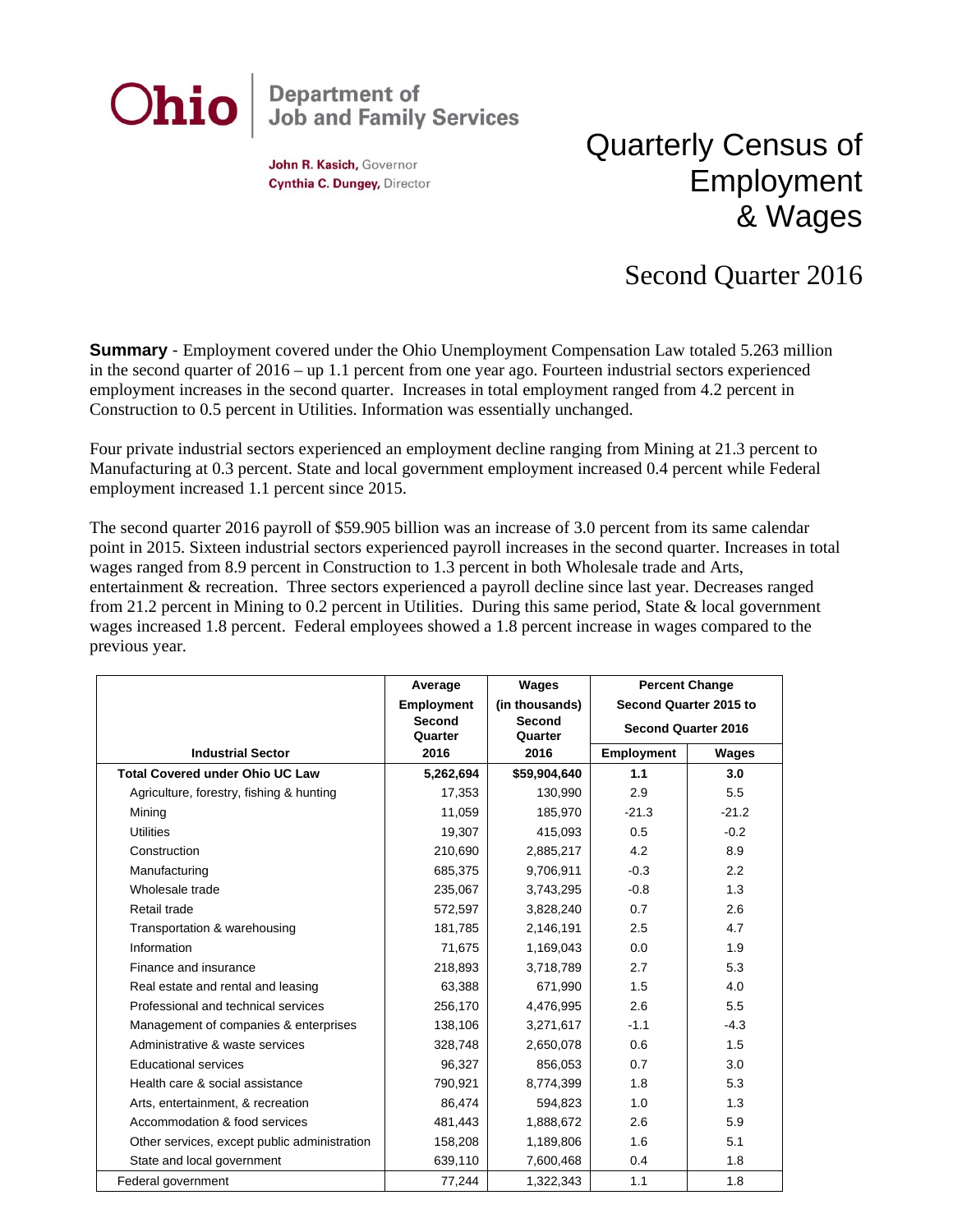Eight of Ohio's largest counties experienced employment increases from their second quarter 2015 levels. Increases ranged from 3.5 percent in Butler County to 0.3 in Stark County. Lorain and Mahoning County experienced employment declines, both down 0.2 percent from one year ago.

|                                        | Average<br><b>Employment</b><br><b>Second Quarter</b> | Wages<br>(in thousands)<br><b>Second Quarter</b> | <b>Percent Change</b><br>Second Quarter 2015 to<br><b>Second Quarter 2016</b> |       |
|----------------------------------------|-------------------------------------------------------|--------------------------------------------------|-------------------------------------------------------------------------------|-------|
| <b>Industrial Sector</b>               | 2016                                                  | 2016                                             | <b>Employment</b>                                                             | Wages |
| <b>Total Covered under Ohio UC Law</b> | 5,262,694                                             | \$59,904,640                                     | 1.1                                                                           | 3.0   |
| Butler                                 | 148,765                                               | \$1,672,893                                      | 3.5                                                                           | 4.8   |
| Cuyahoga                               | 704,832                                               | \$9,045,467                                      | 0.6                                                                           | 3.1   |
| <b>Franklin</b>                        | 721,207                                               | \$9,203,323                                      | 2.0                                                                           | 2.9   |
| <b>Hamilton</b>                        | 503,217                                               | \$6,709,146                                      | 0.9                                                                           | 2.2   |
| Lorain                                 | 96,944                                                | \$957,605                                        | $-0.2$                                                                        | 2.1   |
| Lucas                                  | 210,451                                               | \$2,366,904                                      | 1.6                                                                           | 6.2   |
| Mahoning                               | 96,798                                                | \$853,728                                        | $-0.2$                                                                        | 0.6   |
| Montgomery                             | 248,469                                               | \$2,722,491                                      | 1.3                                                                           | 3.0   |
| Stark                                  | 158,729                                               | \$1,503,358                                      | 0.3                                                                           | 1.7   |
| Summit                                 | 264,607                                               | \$2,987,763                                      | 0.7                                                                           | 3.3   |
| All other counties                     | 2,108,675                                             | \$21,881,962                                     | 1.0                                                                           | 3.1   |

All of Ohio's ten largest counties experienced payroll increases since 2015. Payroll gains ranged from 6.2 percent in Lucas County to 0.6 percent in Mahoning County.

The chart that follows presents the percentage of Ohio covered employment in each of the ten largest counties and all other counties combined. Ten of Ohio's 88 counties account for nearly 60 percent of the state's covered employment.



**Percentage of Second Quarter 2016 Employment - Ten Largest Counties**